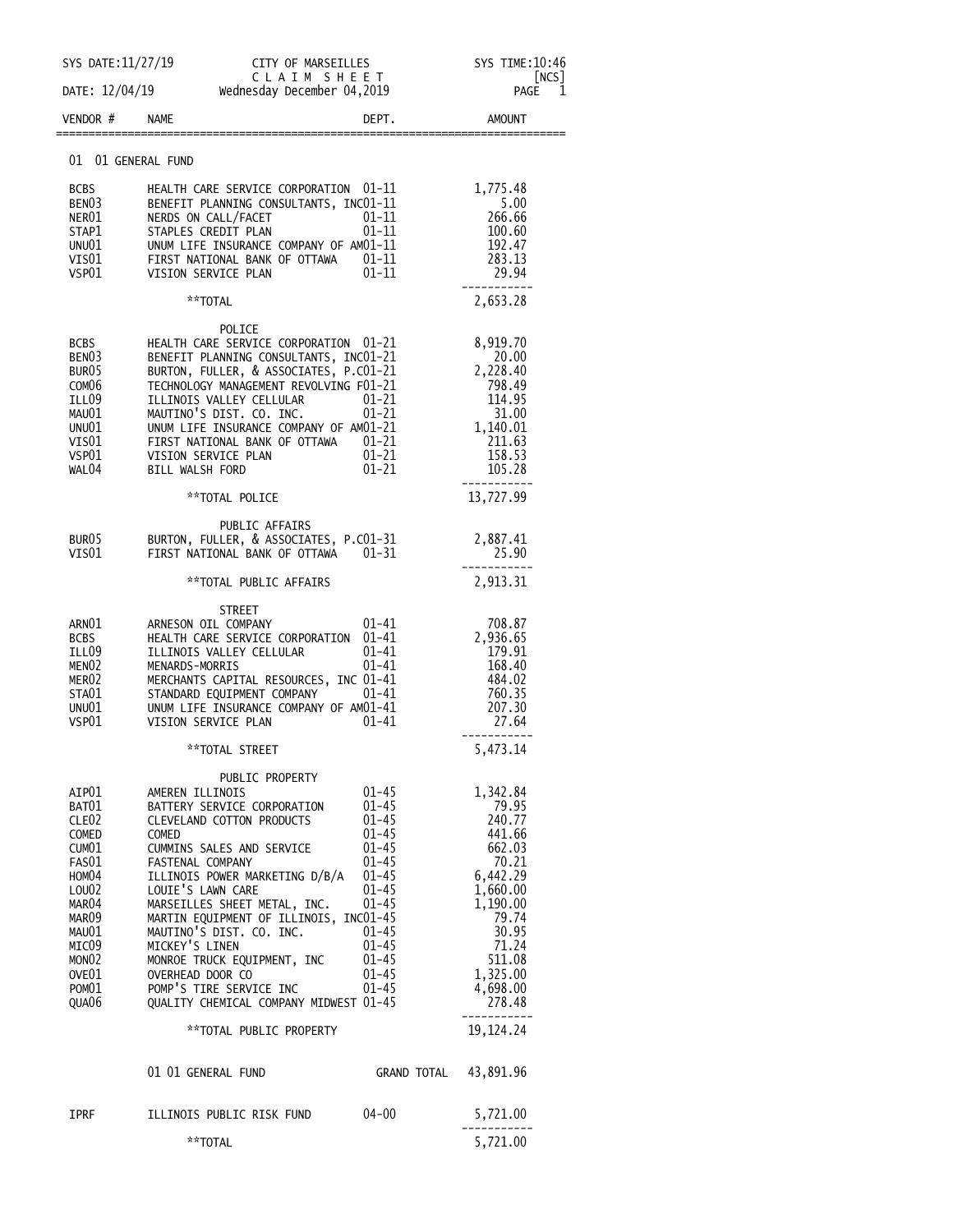| SYS DATE:11/27/19          |                                                                                      | CITY OF MARSEILLES<br>CLAIM SHEET<br>Wednesday December 04,2019 |                                       |
|----------------------------|--------------------------------------------------------------------------------------|-----------------------------------------------------------------|---------------------------------------|
| DATE: 12/04/19<br>VENDOR#  | <b>NAME</b>                                                                          | DEPT.                                                           | <b>PAGE</b><br>AMOUNT                 |
|                            | 04 04 LIABILITY INSURANCE FUND                                                       |                                                                 |                                       |
|                            | 04 04 LIABILITY INSURANCE FUND GRAND TOTAL 5,721.00                                  |                                                                 |                                       |
| BAX01<br>BUR05             | BAXTER & WOODMAN, INC.<br>BURTON, FULLER, & ASSOCIATES, P.CO8-00                     | 08-00                                                           | 342.76<br>805.23                      |
|                            | **TOTAL                                                                              |                                                                 | 1,147.99                              |
|                            | 08 08 COMMUNITY IMPROVEMENTS GRAND TOTAL                                             |                                                                 | 1,147.99                              |
| BRA05<br>BUR <sub>05</sub> | DUNCAN & BRANDT, P.C. 12-00<br>BURTON, FULLER, & ASSOCIATES, P.C12-00                |                                                                 | 350.00<br>8.25                        |
|                            | **TOTAL                                                                              |                                                                 | 358.25                                |
|                            | 12 12 ADJUDICATION FUND                                                              | GRAND TOTAL                                                     | 358.25                                |
| ADV04<br>DCO01             | ADVANCED ASPHALT CORP<br>SANDENO, INC/D CONSTRUCTION 15-00                           | 15-00                                                           | 231,600.60<br>1,076.90                |
|                            | **TOTAL                                                                              |                                                                 | 232,677.50                            |
|                            |                                                                                      | GRAND TOTAL 232,677.50                                          |                                       |
| MAR04<br>VIS $01$          | MARSEILLES SHEET METAL, INC. 17-00<br>FIRST NATIONAL BANK OF OTTAWA 17-00            |                                                                 | 165.00<br>220.00                      |
|                            | **TOTAL                                                                              |                                                                 | 385.00                                |
|                            | 17 17 RECREATION FUND                                                                | GRAND TOTAL                                                     | 385.00                                |
| IND05<br>INF02<br>MAR15    | NUCOR TUBULAR PRODUCTS<br>INFRA-METALS CO<br>MARSEILLES ELEMENTARY SCHOOL DIST22-000 | $22 - 00$<br>$22 - 00$                                          | 159,091.59<br>256,820.92<br>65,762.00 |
|                            | **TOTAL                                                                              |                                                                 | 481,674.51                            |
|                            | 22 22 TIF I                                                                          | GRAND TOTAL                                                     | 481,674.51                            |
| MTC04                      | MTCO - MARSEILLES TELEPHONE CO. 25-00                                                |                                                                 | 64,811.25                             |
|                            | **TOTAL                                                                              |                                                                 | 64,811.25                             |
|                            | 25 25 TIF IV                                                                         | GRAND TOTAL                                                     | 64,811.25                             |
| ADV04<br>BUR <sub>05</sub> | $30 - 00$<br>ADVANCED ASPHALT CORP<br>BURTON, FULLER, & ASSOCIATES, P.C30-00         |                                                                 | 2,300.40<br>66.00                     |
|                            | **TOTAL                                                                              |                                                                 | 2,366.40                              |
|                            | 30 30 STREETS/CAPITAL IMPROVEMENTS GRAND TOTAL                                       |                                                                 | 2,366.40                              |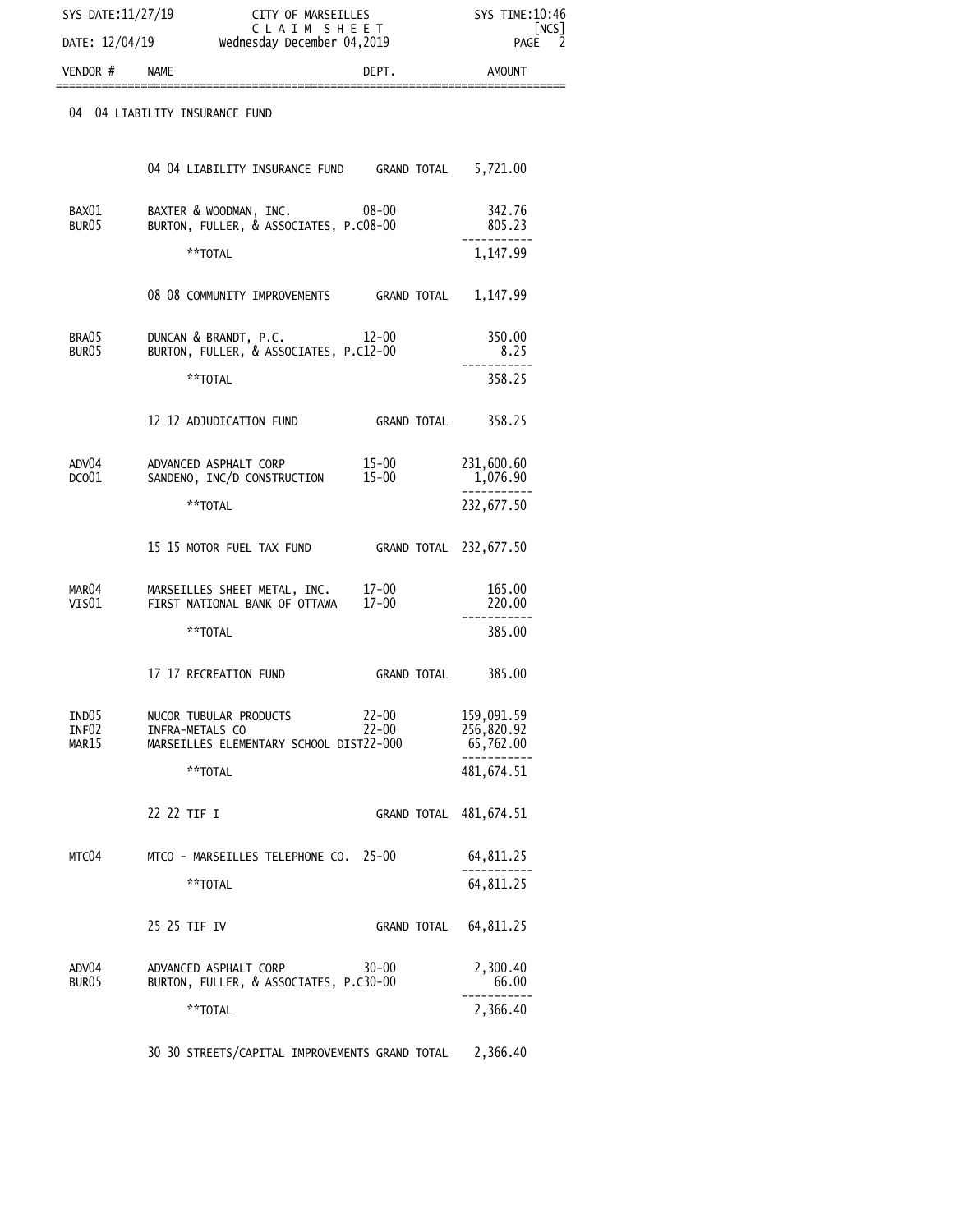| SYS DATE:11/27/19                                                                                                                                                                                                                   | CLAIM SHEET<br>Wednesday December 04,2019                                                                                                                                                                                                                                                                                                                                                                                                                                                                      |                                                                                                                                                  | SYS TIME: 10:46<br>[NCS]                                                                                                                                                   |
|-------------------------------------------------------------------------------------------------------------------------------------------------------------------------------------------------------------------------------------|----------------------------------------------------------------------------------------------------------------------------------------------------------------------------------------------------------------------------------------------------------------------------------------------------------------------------------------------------------------------------------------------------------------------------------------------------------------------------------------------------------------|--------------------------------------------------------------------------------------------------------------------------------------------------|----------------------------------------------------------------------------------------------------------------------------------------------------------------------------|
| DATE: 12/04/19                                                                                                                                                                                                                      |                                                                                                                                                                                                                                                                                                                                                                                                                                                                                                                |                                                                                                                                                  | 3<br><b>PAGE</b>                                                                                                                                                           |
| VENDOR#                                                                                                                                                                                                                             | <b>NAME</b>                                                                                                                                                                                                                                                                                                                                                                                                                                                                                                    | DEPT.                                                                                                                                            | AMOUNT                                                                                                                                                                     |
|                                                                                                                                                                                                                                     | 50 50 STORMWATER MANAGEMENT FUND                                                                                                                                                                                                                                                                                                                                                                                                                                                                               |                                                                                                                                                  |                                                                                                                                                                            |
| ILL32                                                                                                                                                                                                                               | ILLINOIS VALLEY EXCAVATING INC. 50-00                                                                                                                                                                                                                                                                                                                                                                                                                                                                          |                                                                                                                                                  | 12,728.00                                                                                                                                                                  |
|                                                                                                                                                                                                                                     | **TOTAL                                                                                                                                                                                                                                                                                                                                                                                                                                                                                                        |                                                                                                                                                  | 12,728.00                                                                                                                                                                  |
|                                                                                                                                                                                                                                     | 50 50 STORMWATER MANAGEMENT FUND GRAND TOTAL                                                                                                                                                                                                                                                                                                                                                                                                                                                                   |                                                                                                                                                  | 12,728.00                                                                                                                                                                  |
| ARN01<br><b>BCBS</b><br>BEN <sub>03</sub><br>COR <sub>04</sub><br>CUM <sub>01</sub><br>HAC01<br>HAW <sub>05</sub><br>HOM <sub>04</sub><br>ILL09<br>IND01<br>MER <sub>02</sub><br>NER01<br>TES01<br>UNU01<br>VIS01<br>VSP01<br>WAT01 | ARNESON OIL COMPANY<br>HEALTH CARE SERVICE CORPORATION<br>BENEFIT PLANNING CONSULTANTS, INC51-00<br>CORE & MAIN LP<br>CUMMINS SALES AND SERVICE<br>HACH COMPANY<br>HAWKINS, INC.<br>ILLINOIS POWER MARKETING D/B/A 51-00<br>51-00<br>ILLINOIS VALLEY CELLULAR<br>INDUSTRIAL POWER CONTROLS INC.<br>MERCHANTS CAPITAL RESOURCES, INC 51-00<br>NERDS ON CALL/FACET<br>T.E.S.T.<br>UNUM LIFE INSURANCE COMPANY OF AM51-00<br>FIRST NATIONAL BANK OF OTTAWA 51-00<br>VISION SERVICE PLAN<br>WATER PRODUCTS COMPANY | $51 - 00$<br>$51 - 00$<br>$51 - 00$<br>$51 - 00$<br>51-00<br>$51 - 00$<br>$51 - 00$<br>$51 - 00$<br>$51 - 00$<br>$51 - 00$<br>51-00<br>$51 - 00$ | 446.96<br>5,049.94<br>10.00<br>269.36<br>1,078.10<br>790.77<br>1,822.53<br>3,267.22<br>239.88<br>26.64<br>484.02<br>266.67<br>12.00<br>418.14<br>61.34<br>110.93<br>327.00 |
|                                                                                                                                                                                                                                     | **TOTAL                                                                                                                                                                                                                                                                                                                                                                                                                                                                                                        |                                                                                                                                                  | ---------<br>14,681.50                                                                                                                                                     |
| HOM04<br>THR02                                                                                                                                                                                                                      | ILLINOIS POWER MARKETING D/B/A 51-10<br>THRUSH SANITATION SERVICE, INC.                                                                                                                                                                                                                                                                                                                                                                                                                                        | $51 - 10$                                                                                                                                        | 344.98<br>75.00                                                                                                                                                            |
|                                                                                                                                                                                                                                     | **TOTAL                                                                                                                                                                                                                                                                                                                                                                                                                                                                                                        |                                                                                                                                                  | 419.98                                                                                                                                                                     |
|                                                                                                                                                                                                                                     | 51 51 WATER FUND                                                                                                                                                                                                                                                                                                                                                                                                                                                                                               | GRAND TOTAL                                                                                                                                      | 15, 101.48                                                                                                                                                                 |
| BCBS<br>BEN03<br>CLE02<br>EV001<br>HOM04<br>ILL09<br>MAR04<br>MER <sub>02</sub><br>NER01<br>PDC01<br>UNU01<br>USA01<br>VIS01<br>VSP01                                                                                               | HEALTH CARE SERVICE CORPORATION 52-00<br>BENEFIT PLANNING CONSULTANTS, INC52-00<br>CLEVELAND COTTON PRODUCTS<br>EVOQUA WATER TECHNOLOGIES LLC<br>ILLINOIS POWER MARKETING D/B/A<br>ILLINOIS VALLEY CELLULAR<br>MARSEILLES SHEET METAL, INC. 52-00<br>MERCHANTS CAPITAL RESOURCES, INC 52-00<br>NERDS ON CALL/FACET<br>PDC LABORATORIES, INC<br>UNUM LIFE INSURANCE COMPANY OF AM52-00<br>USA BLUE BOOK<br>FIRST NATIONAL BANK OF OTTAWA<br>VISION SERVICE PLAN                                                 | $52 - 00$<br>$52 - 00$<br>$52 - 00$<br>$52 - 00$<br>$52 - 00$<br>$52 - 00$<br>$52 - 00$<br>$52 - 00$<br>$52 - 00$                                | 2,030.96<br>5.00<br>261.23<br>285.05<br>6,177.98<br>198.32<br>275.00<br>242.02<br>266.67<br>107.80<br>405.31<br>156.78<br>61.34<br>59.88                                   |
|                                                                                                                                                                                                                                     | **TOTAL                                                                                                                                                                                                                                                                                                                                                                                                                                                                                                        |                                                                                                                                                  | .<br>10,533.34                                                                                                                                                             |
| COMED<br>HOM04                                                                                                                                                                                                                      | COMED<br>ILLINOIS POWER MARKETING D/B/A 52-10<br>**TOTAL                                                                                                                                                                                                                                                                                                                                                                                                                                                       | 52-10                                                                                                                                            | 655.81<br>2,779.77<br>3,435.58                                                                                                                                             |
|                                                                                                                                                                                                                                     | 52 52 SEWER FUND                                                                                                                                                                                                                                                                                                                                                                                                                                                                                               | GRAND TOTAL 13,968.92                                                                                                                            |                                                                                                                                                                            |
| VIS01                                                                                                                                                                                                                               | FIRST NATIONAL BANK OF OTTAWA 53-00                                                                                                                                                                                                                                                                                                                                                                                                                                                                            |                                                                                                                                                  | 35.97                                                                                                                                                                      |
|                                                                                                                                                                                                                                     | **TOTAL                                                                                                                                                                                                                                                                                                                                                                                                                                                                                                        |                                                                                                                                                  | 35.97                                                                                                                                                                      |
|                                                                                                                                                                                                                                     | 53 53 EU WATER SERVICE CHARGE GRAND TOTAL                                                                                                                                                                                                                                                                                                                                                                                                                                                                      |                                                                                                                                                  | 35.97                                                                                                                                                                      |